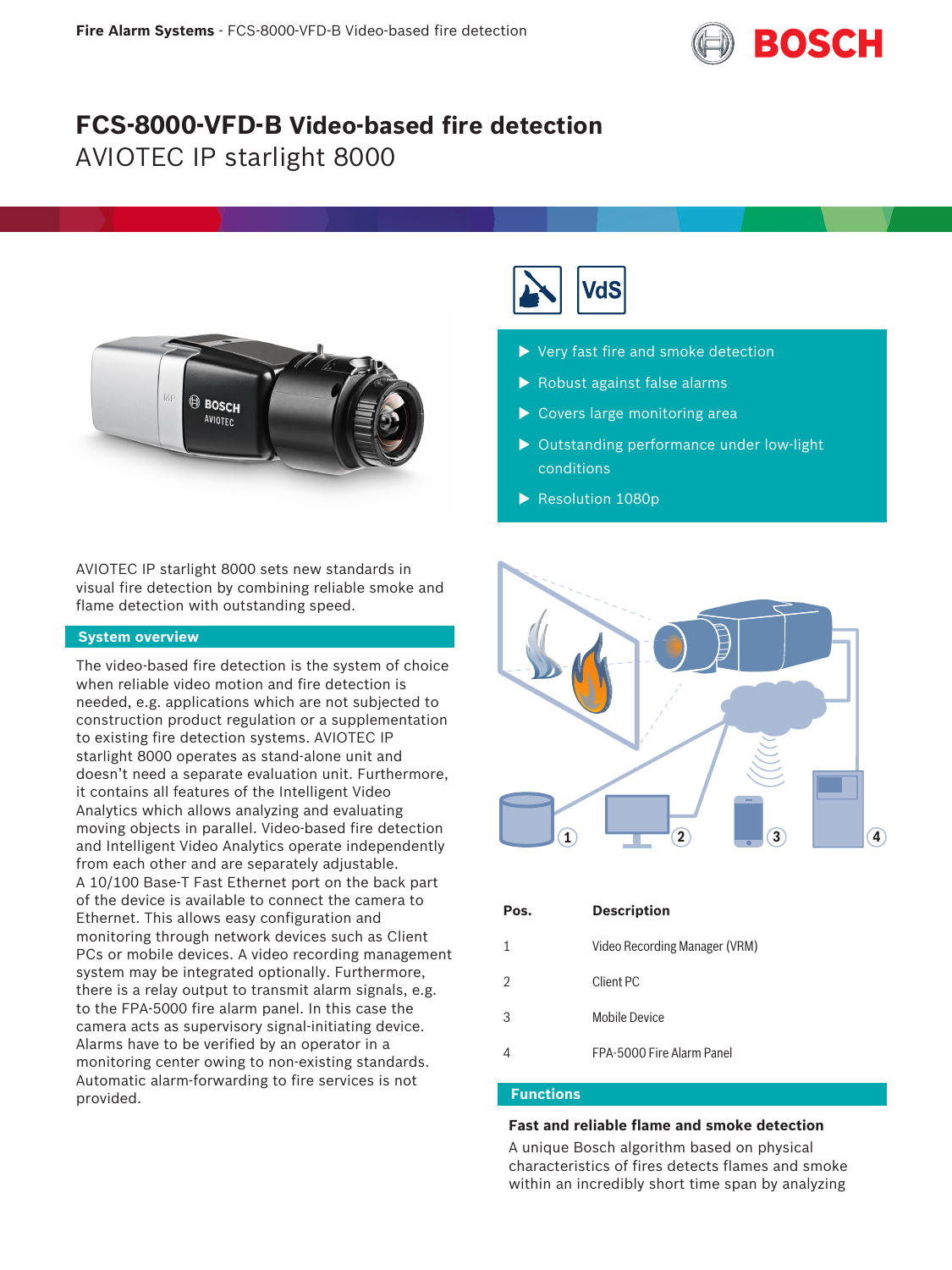video sequences. The video-based fire detection works under remarkable low-light performance (down to 2 lx) and detects test fires TF1 to TF8. In case of flame or smoke detection the video broadcast has the advantage to verify the alarm, speed up the rescue chain and give insights to rescue teams.

#### **Monitoring large areas**

Insensitive to dust and humidity thanks to the optical principle, it is possible to monitor large indoor areas that push conventional systems to their limits. AVIOTEC IP starlight 8000 is the innovative solution for:

- Industry
- Transportation
- Energy & Utilities
- Warehouses

# **Large application range**

The video-based fire detection is suitable for a range of challenging applications in harsh environments with a high fire hazard like paper mills. Highly versatile in application, AVIOTEC IP starlight 8000 offers the possibility to complement existing systems or to tap into new application fields.

# **Individually adjustable and adaptable**

Verification time, sensitivity, detection size and selective masking for smoke and flame are individually configurable to adjust them to the customer needs. Flame and smoke detection can be activated or deactivated separately.

#### **Root cause analysis**

Connecting the camera to a video management system offers the possibility to find out the cause of fires. Based on video recordings, incidents can carefully be established and evaluated. This helps eliminating and preventing hazardous situations in the future.

#### **Easy installation**

Power for the camera can be supplied via a Powerover-Ethernet compliant network cable connection. With this configuration, only a single cable connection is required to view, power, and control the camera. Using PoE makes installation easier and more costeffective, as cameras do not require a local power source.

The camera can also be supplied with power from +12 VDC power supplies. To increase system reliability, the camera can be simultaneously connected to both PoE and +12 VDC supplies.

Additionally, uninterruptible power supplies (UPS) can be used to ensure continuous operation, even during a power failure.

For trouble-free network cabling, the camera supports Auto-MDIX which allows the use of straight or crossover cables.

# **Certifications and approvals**

| <b>Standards</b>     | <b>Type</b>                                  |
|----------------------|----------------------------------------------|
| <b>Fmission</b>      | EN 55022 Class B (2010), +AC (2011)          |
|                      | FCC: 47 CFR 15, class B (2012-10-1)          |
| Immunity             | EN 50130-4 (PoE, +12 VDC)* (2011)            |
|                      | EN 50121-4 (2006), +AC: (2008)               |
| Alarm                | EN 50130-5 Class II (2011)                   |
| Safety               | EN 60950-1                                   |
|                      | UL 60950-1 (2nd edition)                     |
|                      | CAN/CSA-C 22.2 No. 60950-1                   |
| Vibration            | Camera with $500 g (1.1 lb)$ lens as per IEC |
|                      | 60068-2-6 (5 m/s <sup>2</sup> , operational) |
| H <sub>D</sub>       | SMPTE 296M-2001 (Resolution: 1280x720)       |
|                      | SMPTE 274M-2008 (Resolution: 1920x1080)      |
| Color representation | <b>ITU-R BT.709</b>                          |
| ONVIE conformance    | EN 50132-5-2: IEC 62676-2-3                  |

\* Chapters 7 and 8 (mains voltage supply requirement) are not applicable to the camera. However, if the system in which this camera is used needs to comply with this standard, then any power supplies used must comply with this standard.

#### VdS certification only valid with the supplied lens.

| <b>Region</b> | <b>Regulatory compliance/quality marks</b> |                                    |  |
|---------------|--------------------------------------------|------------------------------------|--|
| Germany       | <b>NdS</b>                                 | G 217090 AVIOTEC IP starlight 8000 |  |
| Europe        | CF                                         | FCS-8000-VED-B                     |  |
| USA           | FCC.                                       | FCS-8000-VED-B                     |  |
| Australia     | CSIRO                                      | afp-3323 AVIOTEC IP starlight 8000 |  |

#### **Installation/configuration notes**

# **Disclaimer**

**IMPORTANT:** Video fire indication systems are video content analysis systems. They give indications for fires and are designed to supplement fire detection systems and human guards in monitoring centers. Video fire indication systems are confronted with a higher amount of challenges considering scenery and background compared to conventional fire detection systems. It cannot be granted that fire is detected in all scenery settings. Thus, the video fire detection system shall be seen as a system that enhances the probability of early fire detection, with the restriction that it might detect false alarms. It shall not be seen as a system that ensures fire detection in all possible image scenarios.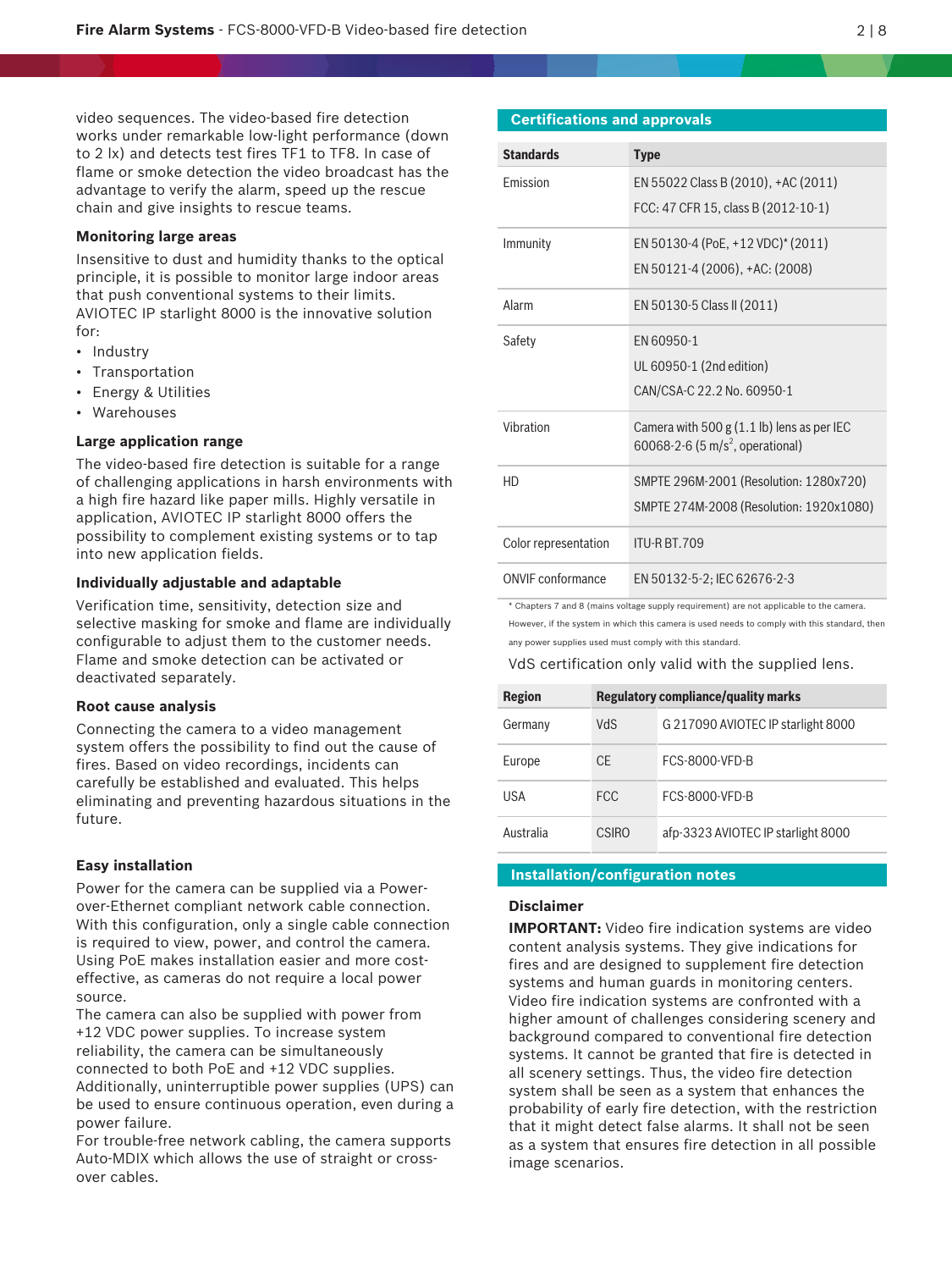Seller does not represent that the product will prevent any personal injury or property loss by fire or otherwise; or that the product will in all cases provide adequate warning or protection. Buyer understands that a properly installed and maintained alarm may only reduce the risk of a fire or other events occurring without providing an alarm, but it is not insurance or a guarantee that such will not occur or that there will be no personal injury or property loss as a result. **Consequently, seller shall have no liability for any personal injury, property damage or other loss based on a claim the product failed to give warning.**

The camera must be mounted according to the following graphic:



| d  | Distance to fire |
|----|------------------|
| ٠w | Flame width      |

The maximum distance to fire depends on  $f_w$  and the lens settings.

The tables below demonstrate exemplarily the maximum distances to a fire depending on fire size and opening angle of the camera lens:

#### **Maximum distance to fire in m (Flame detection)**

| LVF-5005C-S4109 (standard lens) |       |       |                   |  |
|---------------------------------|-------|-------|-------------------|--|
|                                 |       |       | Opening angle [°] |  |
|                                 | 100   | 60    | 45                |  |
| Fire width [m]                  |       |       |                   |  |
| 0.3                             | 18.2  | 27.6  | 36                |  |
| 0.5                             | 30.4  | 46.1  | 60                |  |
| 1                               | 60.9  | 92.2  | 120               |  |
| $\mathbf{2}$                    | 121.9 | 184.4 | 240.1             |  |

# **LVF-8008C-P0413**

|                 |       |       | Opening angle [°] |
|-----------------|-------|-------|-------------------|
|                 | 100   | 60    | 33                |
| Fire width [m]  |       |       |                   |
| 0.3             | 18.4  | 27.6  | 48.4              |
| 0.5             | 30.7  | 46    | 80.7              |
| 1               | 61.5  | 92.1  | 161.4             |
| $\overline{2}$  | 123.1 | 184.3 | 322.8             |
|                 |       |       |                   |
| LVF-5005N-S1250 |       |       |                   |

|       |       | <b>Opening angle [°]</b> |
|-------|-------|--------------------------|
| 33    | 20    | 8.5                      |
|       |       |                          |
| 48.5  | 79.1  | 185.1                    |
| 80.9  | 131.8 | 308.5                    |
| 161.8 | 263.7 | 617                      |
| 323.6 | 527.5 | 1234.1                   |
|       |       |                          |

#### **Maximum distance to fire in m (Smoke detection)**

#### **LVF-5005C-S4109 (standard lens)**

|                 |      | Opening angle [°] |       |
|-----------------|------|-------------------|-------|
|                 | 100  | 60                | 45    |
| Smoke width [m] |      |                   |       |
| 0.3             | 12.5 | 19.3              | 25.2  |
| 0.5             | 21.3 | 32.2              | 42    |
| 1               | 42.6 | 64.5              | 84    |
| $\mathbf{2}$    | 85.3 | 129               | 168.1 |

| LVF-8008C-P0413 |     |    |                   |  |
|-----------------|-----|----|-------------------|--|
|                 |     |    | Opening angle [°] |  |
|                 | 100 | 60 | 33                |  |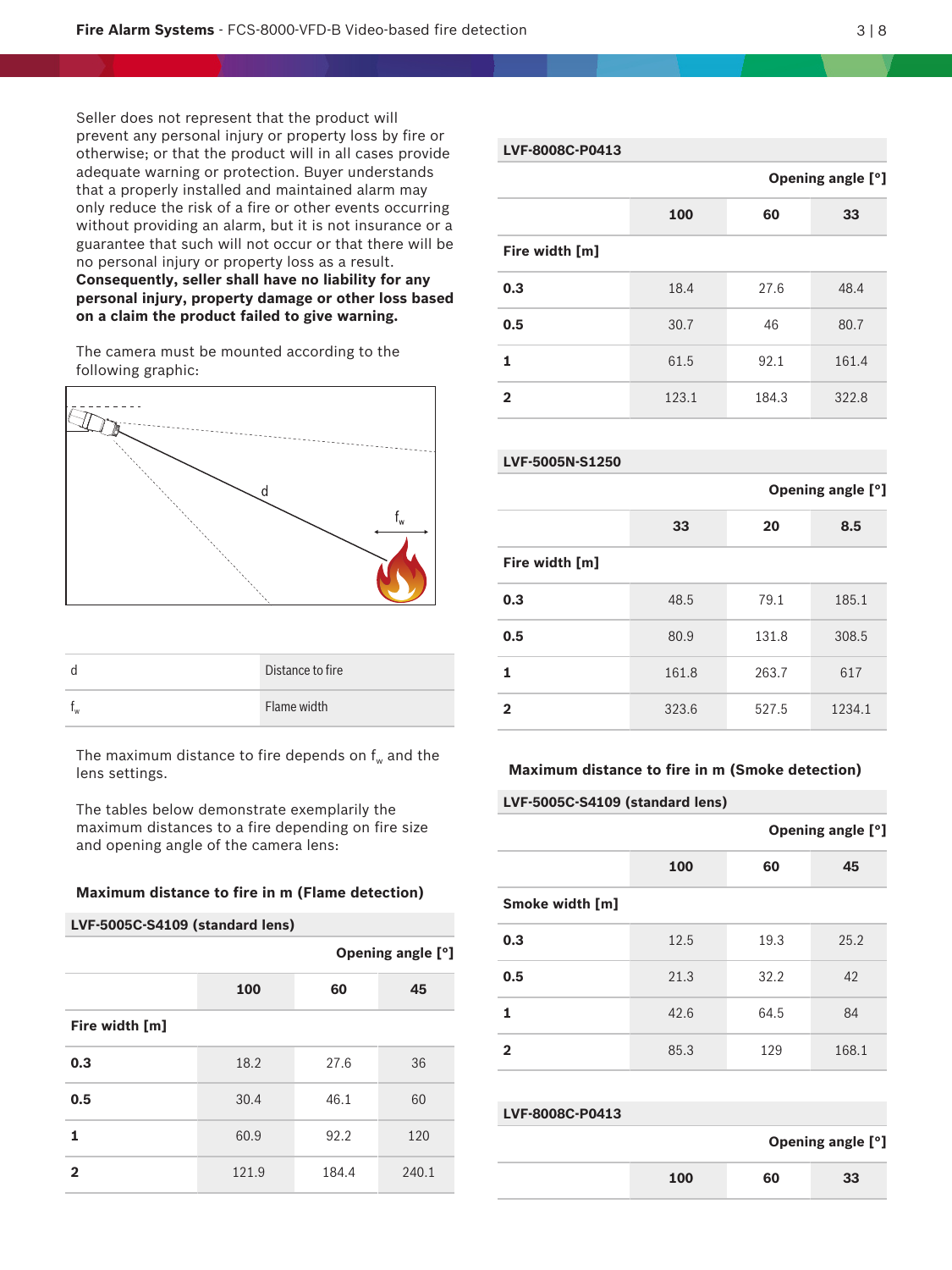# **Smoke width [m]**

| 0.3          | 12.9 | 19.3 | 33.8  |
|--------------|------|------|-------|
| 0.5          | 21.5 | 32.2 | 56.4  |
|              | 43.1 | 64.5 | 112.9 |
| $\mathbf{2}$ | 86.2 | 129  | 225.9 |

# **LVF-5005N-S1250**

| <b>Opening angle [°]</b> |       |       |
|--------------------------|-------|-------|
| 33                       | 20    | 8.5   |
|                          |       |       |
| 33.9                     | 55.3  | 129.5 |
| 56.6                     | 92.3  | 215.9 |
| 113.2                    | 184.6 | 431.9 |
| 226.5                    | 369.2 | 863.9 |
|                          |       |       |

# **Parts included**

| Quantit<br>y | <b>Component</b>                                                 |
|--------------|------------------------------------------------------------------|
| 1            | AVIOTEC IP starlight 8000                                        |
|              | Varifocal SR Megapixel Lens<br>(LVF-5005C-S4109   F.01U.297.770) |
|              | TC9208 bracket<br>(TC9208   F.01U.143.919)                       |
|              |                                                                  |
|              | <b>Technical specifications</b>                                  |

# **Algorithm Overview**

| Min. detection size for Smoke, standard setting<br>(% of picture width) | 1.6            |
|-------------------------------------------------------------------------|----------------|
| Smoke speed<br>$%$ of picture height $/s$ )                             | $0.7 - 8.4$    |
| Min. Smoke density (%)                                                  | 40             |
| Min. detection size for Flame, standard setting<br>(% of picture width) | 1.1            |
| Min. illumination level (lx)                                            | $\mathfrak{D}$ |

| <b>Algorithm Overview</b>                         |                                                                                                                                               |          |
|---------------------------------------------------|-----------------------------------------------------------------------------------------------------------------------------------------------|----------|
| Min. illumination level with IR illumination (lx) |                                                                                                                                               | $\Omega$ |
| <b>Audio streaming</b>                            |                                                                                                                                               |          |
| Standard                                          | G.711, 8 kHz sampling rate<br>L16, 16 kHz sampling rate<br>AAC-LC, 48 kbps at 16 kHz sampling rate<br>AAC-LC, 80 kbps at 16 kHz sampling rate |          |
| Signal-to-Noise Ratio                             | $>50$ dB                                                                                                                                      |          |
| <b>Audio Streaming</b>                            | Full-duplex / half duplex                                                                                                                     |          |
| <b>Environmental</b>                              |                                                                                                                                               |          |
| <b>Operating Temperature</b>                      | -20°C to +50°C (-4°F to 122°F)                                                                                                                |          |
| <b>Storage Temperature</b>                        | -30°C to +70°C (-22°F to +158°F)                                                                                                              |          |
| <b>Operating Humidity</b>                         | 20% to 93% RH                                                                                                                                 |          |
| <b>Storage Humidity</b>                           | up to 98% RH                                                                                                                                  |          |
| Input/output                                      |                                                                                                                                               |          |
| Analog video out                                  | SMB connector, CVBS (PAL/NTSC), 1 Vpp,<br>75 Ohm                                                                                              |          |
| Audio line in                                     | 1 Vrms max, 18 kOhm typical,                                                                                                                  |          |
| Audio line out                                    | 0.85 Vrms at 1.5 kOhm typical,                                                                                                                |          |
| Audio connectors                                  | 3.5 mm mono jack                                                                                                                              |          |
| Alarm input                                       | 2 inputs                                                                                                                                      |          |
| Alarm input activation                            | +5 VDC nominal; +40 VDC max. (DC-coupled<br>with 50 kOhm pull-up resistor to +3.3 VDC)<br>$($ < 0.5 V is low; $> 1.4$ V is high)              |          |
| Alarm output                                      | 1 output                                                                                                                                      |          |
| Alarm output voltage                              | 30 VAC or +40 VDC max.<br>Maximum 0.5 A continuous, 10VA (resistive load<br>only)                                                             |          |
| Ethernet                                          | <b>RJ45</b>                                                                                                                                   |          |
| Data port                                         | RS-232/422/485                                                                                                                                |          |
| <b>Local storage</b>                              |                                                                                                                                               |          |
| <b>Internal RAM</b>                               | 10 s pre-alarm recording                                                                                                                      |          |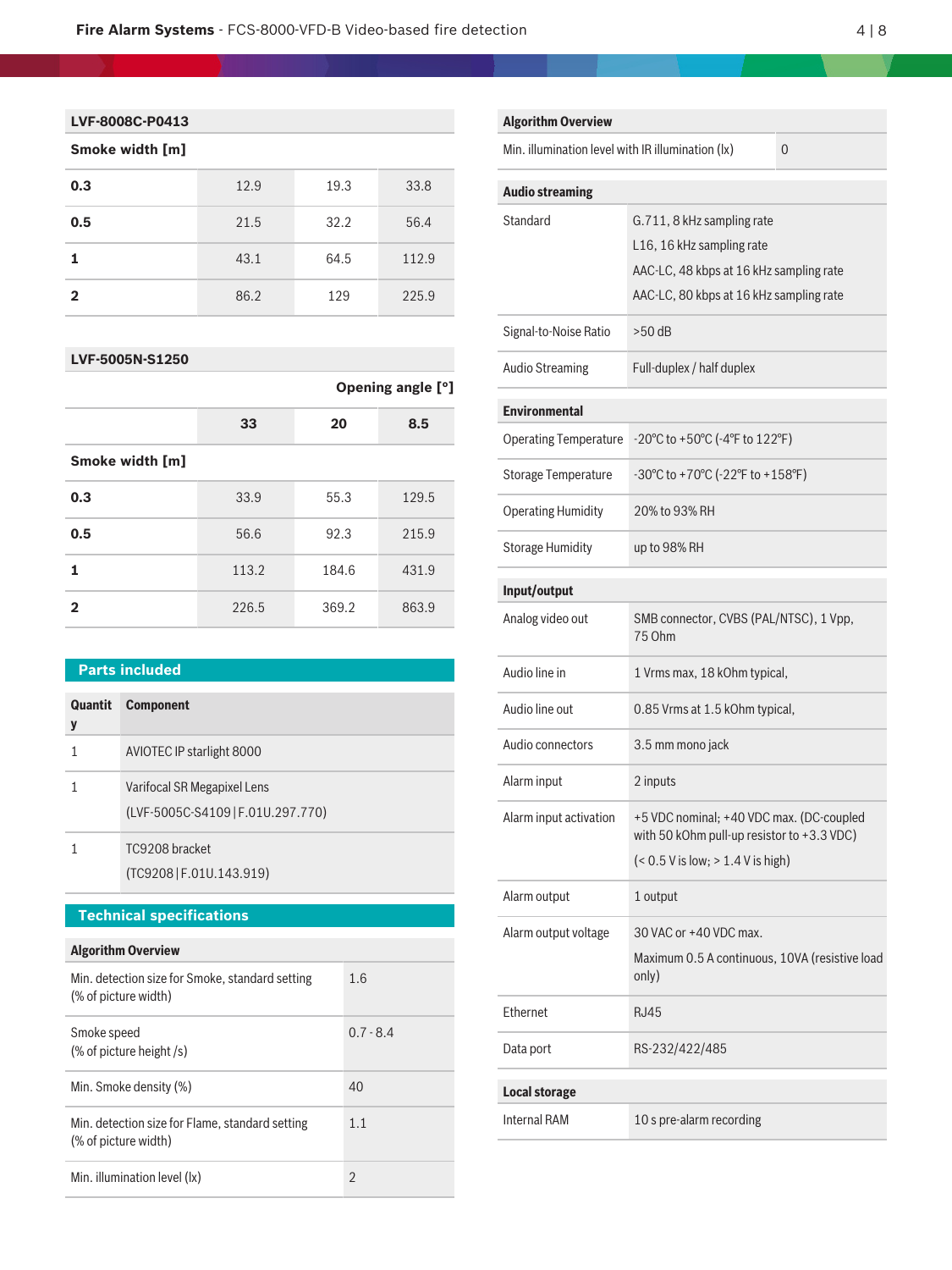| <b>Local storage</b>       |                                                                                                                                                                                                                                                                                                                                                       |
|----------------------------|-------------------------------------------------------------------------------------------------------------------------------------------------------------------------------------------------------------------------------------------------------------------------------------------------------------------------------------------------------|
| Memory card slot           | Supports up to 32 GB microSDHC / 2 TB<br>microSDXC card. (An SD card of Class 6 or<br>higher is recommended for HD recording)                                                                                                                                                                                                                         |
| Recording                  | Continuous recording, ring recording. alarm/<br>events/schedule recording                                                                                                                                                                                                                                                                             |
| <b>Mechanical</b>          |                                                                                                                                                                                                                                                                                                                                                       |
| Dimensions (W x H x L)     | 78 x 66 x 140 mm (3.07 x 2.6 x 5.52 inch)<br>without lens                                                                                                                                                                                                                                                                                             |
| Weight                     | $855 g (1.88 lb)$ without lens                                                                                                                                                                                                                                                                                                                        |
| Color                      | RAL 9006 Metallic Titanium                                                                                                                                                                                                                                                                                                                            |
| <b>Tripod Mount</b>        | Bottom and top 1/4-inch 20 UNC                                                                                                                                                                                                                                                                                                                        |
| Sustainability             | PVC free                                                                                                                                                                                                                                                                                                                                              |
| <b>Network</b>             |                                                                                                                                                                                                                                                                                                                                                       |
| Protocols                  | IPv4, IPv6, UDP, TCP, HTTP, HTTPS, RTP/RTCP,<br>IGMP V2/V3, ICMP, ICMPv6, RTSP, FTP, ARP,<br>DHCP, APIPA (Auto-IP, link local address), NTP<br>(SNTP), SNMP (V1, V3, MIB-II), 802.1x, DNS,<br>DNSv6, DDNS (DynDNS.org, selfHOST.de, no-<br>ip.com), SMTP, iSCSI, UPnP (SSDP),<br>DiffServ (QoS), LLDP, SOAP, Dropbox™, CHAP,<br>digest authentication |
| Encryption                 | TLS1.0/1.2, AES128, AES256                                                                                                                                                                                                                                                                                                                            |
| Ethernet                   | 10/100 Base-T, auto-sensing, half/full duplex                                                                                                                                                                                                                                                                                                         |
| Connectivity               | Auto-MDIX                                                                                                                                                                                                                                                                                                                                             |
| Interoperability           | ONVIF Profile S; ONVIF Profile G;<br>GB/T 28181                                                                                                                                                                                                                                                                                                       |
| <b>Optical</b>             |                                                                                                                                                                                                                                                                                                                                                       |
| Lens mount                 | CS mount (C-mount with adapter ring)                                                                                                                                                                                                                                                                                                                  |
| Lens connector             | Standard 4-pin DC-iris connector / P-iris*<br>connector                                                                                                                                                                                                                                                                                               |
| Focus control              | Motorized back-focus adjustment                                                                                                                                                                                                                                                                                                                       |
| Iris control               | DC-iris and P-iris* control                                                                                                                                                                                                                                                                                                                           |
| <b>Power</b>               |                                                                                                                                                                                                                                                                                                                                                       |
| Power Supply               | 12 VDC;<br>Power-over-Ethernet 48 VDC nominal                                                                                                                                                                                                                                                                                                         |
| <b>Current Consumption</b> | 750 mA (12 VDC);                                                                                                                                                                                                                                                                                                                                      |

| <b>Power</b>            |                                                                                                                            |  |
|-------------------------|----------------------------------------------------------------------------------------------------------------------------|--|
|                         | 200 mA (PoE 48 VDC)                                                                                                        |  |
| Power Consumption       | 9 W                                                                                                                        |  |
| PoE                     | IEEE 802.3af (802.3at Type 1) Class 3                                                                                      |  |
| <b>Sensor</b>           |                                                                                                                            |  |
| Type                    | 1/1.8" CMOS                                                                                                                |  |
| Total sensor pixels     | 6.1 MP                                                                                                                     |  |
| <b>Software</b>         |                                                                                                                            |  |
| Unit Configuration      | Via web browser or Configuration Manager                                                                                   |  |
| Firmware update         | Remotely programmable                                                                                                      |  |
| Software viewer         | Web browser, Bosch Video Client, or third party<br>software                                                                |  |
| <b>Video resolution</b> |                                                                                                                            |  |
| 1080pHD                 | 1920 X 1080                                                                                                                |  |
| 720pHD                  | 1280 x 720                                                                                                                 |  |
| Upright 9:16 (cropped)  | 400 x 720                                                                                                                  |  |
| D1 4:3 (cropped)        | 704 x 480                                                                                                                  |  |
| 480p SD                 | Encoding: 704 x 480;<br>Displayed: 854 x 480                                                                               |  |
| 432p SD                 | 768 x 432                                                                                                                  |  |
| 288p SD                 | 512 x 288                                                                                                                  |  |
| 240p SD                 | Encoding: 352 x 240;<br>Displayed: 432 x 240                                                                               |  |
| 144p SD                 | 256 x 144                                                                                                                  |  |
| <b>Video streaming</b>  |                                                                                                                            |  |
| Video compression       | H.264 (MP); M-JPEG                                                                                                         |  |
| Streaming               | Multiple configurable streams in H.264 and M-<br>JPEG, configurable frame rate and bandwidth.<br>Regions of Interest (ROI) |  |
| Overall IP Delay        | Min. 120 ms, Max. 340 ms                                                                                                   |  |
| <b>GOP structure</b>    | IP, IBP, IBBP                                                                                                              |  |
| Encoding interval       | 1 to 30 [25] fps                                                                                                           |  |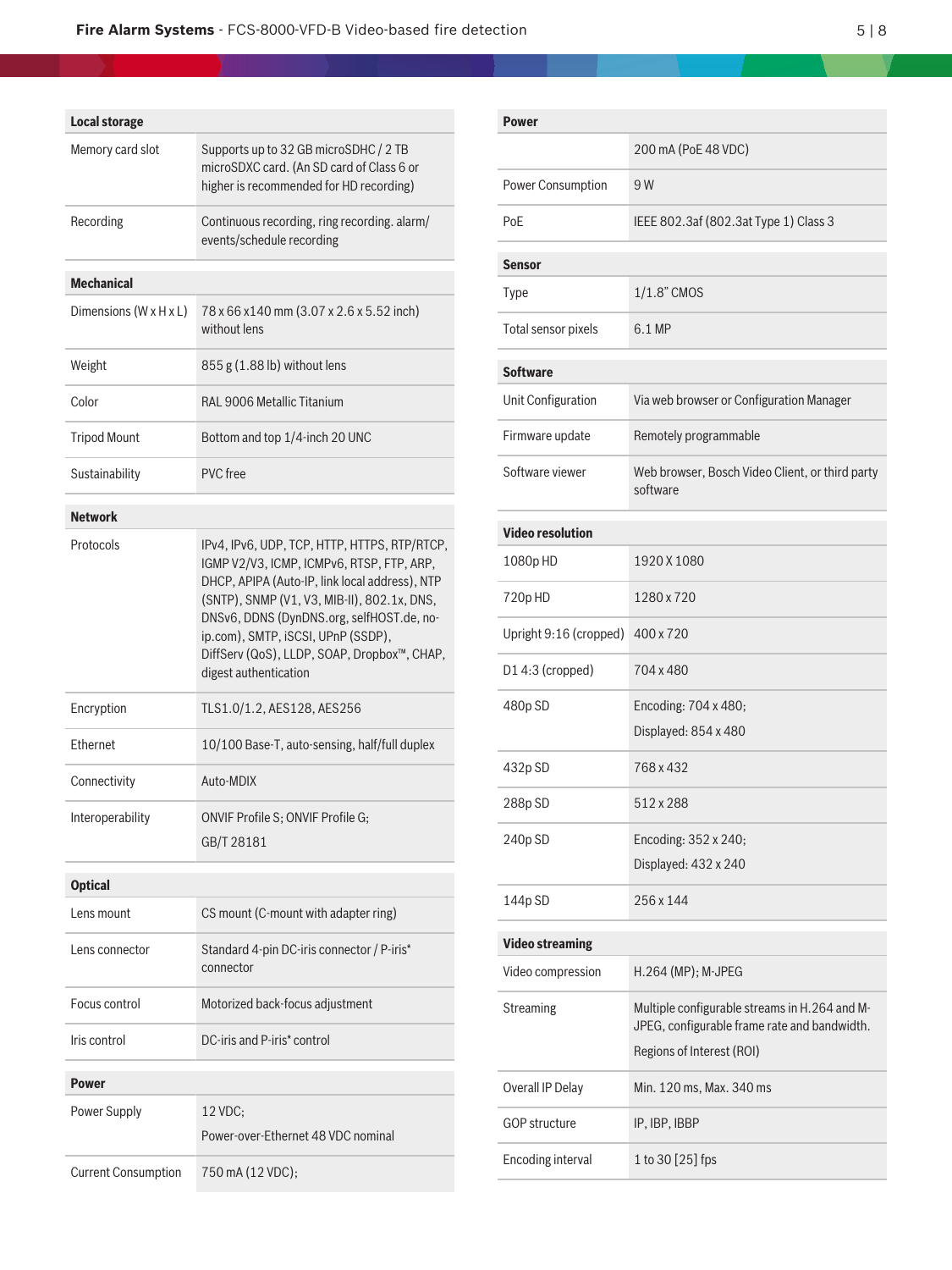| <b>Video streaming</b>          |                                                                            |
|---------------------------------|----------------------------------------------------------------------------|
| Encoder regions                 | Up to 8 areas with encoder quality settings per<br>area                    |
| <b>LVF-5005C-S4109</b>          |                                                                            |
| <b>Maximum sensor</b><br>format | $1/1.8$ -inch                                                              |
| <b>Optical resolution</b>       | 5 Megapixels                                                               |
| <b>Focal length</b>             | $4.1 - 9$ mm                                                               |
| <b>Iris range</b>               | F1.6 to F8                                                                 |
| Min object<br>distance          | 0.3 m(1 ft)                                                                |
| <b>Back focus</b>               | 12.72 mm (wide),                                                           |
| distance<br>(values in air)     | 19.94 mm (tele)                                                            |
| Weight                          | 130 g (0.29 lb)                                                            |
| <b>Dimensions</b>               | Ø 62.9 mm (excluding focus and zoom knobs) x<br>66.6 mm (excluding flange) |
| Lens mount                      | CS                                                                         |
| Angle of view<br>(HxV)          | 101 x 56° Wide                                                             |
| 1/1.8-inch sensor<br>16:9       | $46 \times 26^\circ$ Tele                                                  |
| Iris control                    | 4-pin, DC control                                                          |
| <b>Focus ctrl</b>               | manual                                                                     |
| Zoom ctrl                       | manual                                                                     |
| <b>IR corrected</b>             | yes                                                                        |
| <b>Environmental</b>            |                                                                            |
|                                 | - Operating Temperature -10°C to+50°C (+14°F to +122°F)                    |
| - Storage Temperature           | -40°C to +70°C (-40°F to + 158°F)                                          |
| - Operating Humidity            | Up to 93% non-condensing                                                   |
| - Certification                 | <b>CE</b>                                                                  |

**Maximum sensor**

1/1.8‑inch

**format**

| LVF-5005N-S1250            |                                                                            |
|----------------------------|----------------------------------------------------------------------------|
| <b>Optical resolution</b>  | 5 Megapixels                                                               |
| <b>Focal length</b>        | $12 - 50$ mm                                                               |
| <b>Iris range</b>          | F1.8 to T360                                                               |
| Min object distance        | $0.8$ m $(2.63$ ft)                                                        |
| <b>Back focus distance</b> | 10.19 mm (wide),                                                           |
| (values in air)            | 10.12 mm (tele)                                                            |
|                            | values in air                                                              |
| Weight                     | 175g (0.386 lb)                                                            |
| <b>Dimensions</b>          | Ø 52.4 mm x 89.3 mm                                                        |
| Lens mount                 | C                                                                          |
| Angle of view (HxV)        | 33 x 25° Wide                                                              |
| 4:3                        | 8 x 6° Tele                                                                |
| Angle of view (HxV)        | $24 \times 14^{\circ}$ Wide                                                |
| 1/3-inch sensor 16:9       | $6 \times 3^\circ$ Tele                                                    |
| Angle of view (HxV)        | 27 x 16° Wide;                                                             |
| 1/2.7-inch sensor<br>16:9  | $6.7$ x $3.8^{\circ}$ Tele                                                 |
| Angle of view (HxV)        | 33 x 19° Wide;                                                             |
| 1/1.8-inch sensor<br>16:9  | 8.3 x 4.7° Tele                                                            |
| <b>Iris control</b>        | 4-pin, DC control                                                          |
| <b>Focus ctrl</b>          | manual                                                                     |
| Zoom ctrl                  | manual                                                                     |
| <b>IR corrected</b>        | yes                                                                        |
| <b>Environmental</b>       |                                                                            |
| - Operating Temperature    | $-10^{\circ}$ C to+50 $^{\circ}$ C (+14 $^{\circ}$ F to +122 $^{\circ}$ F) |
| - Storage Temperature      | $-20^{\circ}$ C to $+60^{\circ}$ C ( $-4^{\circ}$ F to $+140^{\circ}$ F)   |
| - Operating Humidity       | 35% to 90% non-condensing                                                  |
| - Certification            | <b>CE</b>                                                                  |
|                            |                                                                            |

#### **LVF-8008C-P0413**

**Environmental**

Operating Temperature -10°C to+50°C (+14°F to +122°F)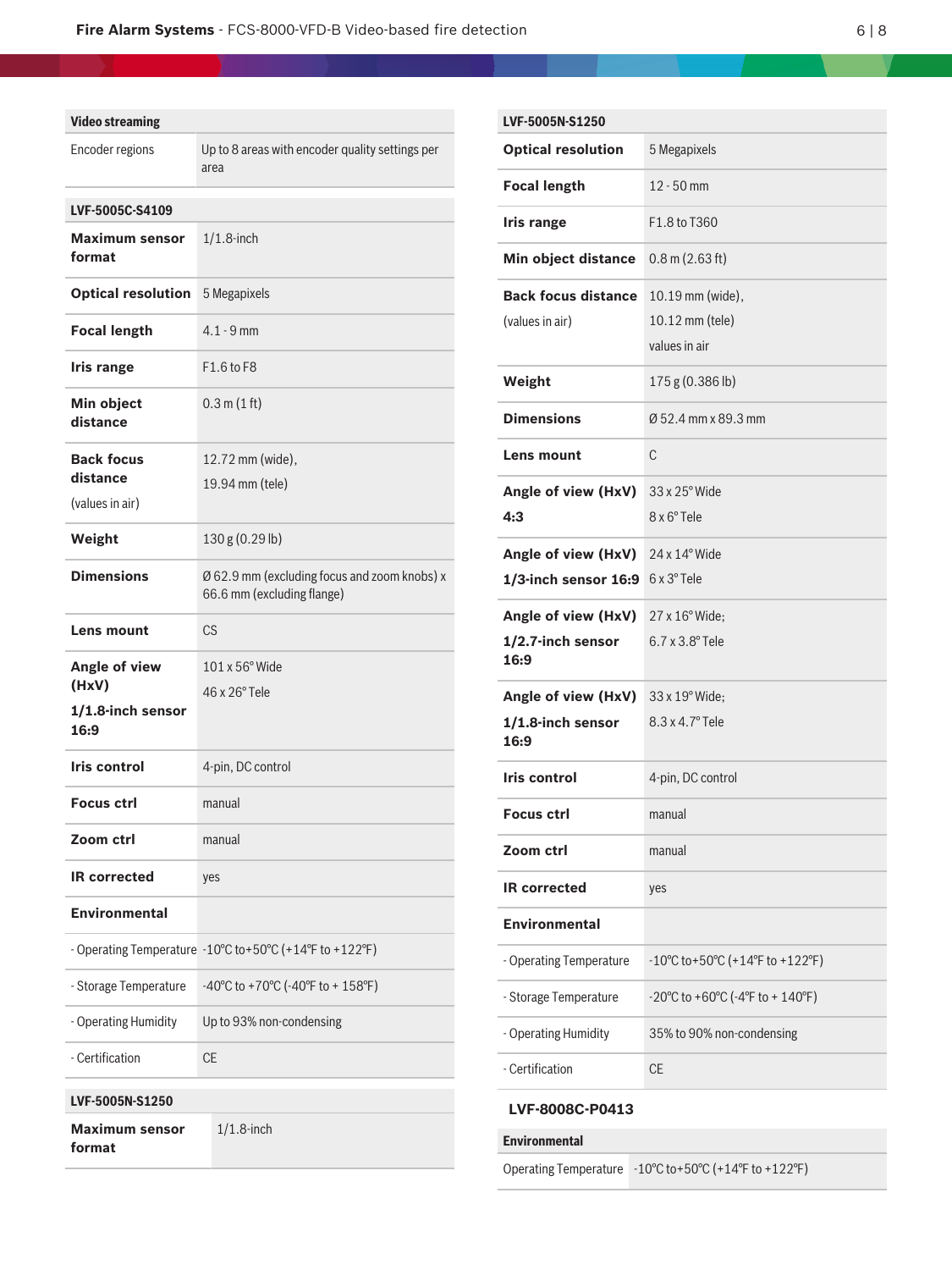| <b>Environmental</b>                                                                                                       |                                                                                                                                                   |  |  |
|----------------------------------------------------------------------------------------------------------------------------|---------------------------------------------------------------------------------------------------------------------------------------------------|--|--|
| Storage Temperature                                                                                                        | -40°C to +60°C (-40°F to + 140°F)                                                                                                                 |  |  |
| <b>Operating Humidity</b>                                                                                                  | Up to 90% non-condensing                                                                                                                          |  |  |
| Angle of view with DINION IP starlight 8000 MP (HxV)                                                                       |                                                                                                                                                   |  |  |
| 16:9 mode                                                                                                                  | Wide: 105x57°; Tele: 33x18.5°                                                                                                                     |  |  |
| 4:3 mode                                                                                                                   | Wide: 94x70°; Tele: 30x22°                                                                                                                        |  |  |
| <b>Mechanical</b>                                                                                                          |                                                                                                                                                   |  |  |
| Weight                                                                                                                     | 172 g (0.38 lb)                                                                                                                                   |  |  |
| <b>Dimensions</b>                                                                                                          | Ø 65 x 93 mm                                                                                                                                      |  |  |
| Lens mount                                                                                                                 | CS-mount                                                                                                                                          |  |  |
| <b>Optical</b>                                                                                                             |                                                                                                                                                   |  |  |
| Maximum sensor format 1/1.8-inch                                                                                           |                                                                                                                                                   |  |  |
| Focal range                                                                                                                | $4 - 13$ mm                                                                                                                                       |  |  |
| Iris range                                                                                                                 | F1.5 to close                                                                                                                                     |  |  |
| Min. object distance                                                                                                       | 0.3 m(1 ft)                                                                                                                                       |  |  |
| Back focus distance                                                                                                        | 15.24 mm (in air)                                                                                                                                 |  |  |
| Iris control                                                                                                               | P-iris stepping motor (120 steps)                                                                                                                 |  |  |
| Focus control                                                                                                              | Rotational ring and locking screw                                                                                                                 |  |  |
| Zoom control                                                                                                               | Rotational ring and locking screw                                                                                                                 |  |  |
| IR corrected                                                                                                               | Yes                                                                                                                                               |  |  |
| <b>Ordering information</b>                                                                                                |                                                                                                                                                   |  |  |
| video-based fire detection.<br><b>Accessories</b>                                                                          | FCS-8000-VFD-B Video-based fire detection<br>Fast and secure identification of smoke and flames by<br>Order number FCS-8000-VFD-B   F.01U.317.536 |  |  |
| <b>UHI-OG-0 Indoor camera housing</b><br>Indoor camera housing                                                             | Order number UHI-OG-0   F.01U.026.741                                                                                                             |  |  |
| UHI-OGS-0 Indoor housing with sunshield<br>Indoor camera housing with sunshield.<br>Order number UHI-OGS-0   F.01U.028.282 |                                                                                                                                                   |  |  |

**UHO-POE-10 Outdoor housing, POE + power supply** Outdoor camera housing with PoE+ power supply. Order number **UHO-POE-10 | F.01U.300.502**

| UHO-HBGS-11 Outdoor housing, 24VAC, feed-through<br>Outdoor housing for (24 VAC / 12 VDC) camera with<br>24 VAC power supply, blower and feed-through cabling.<br>Order number UHO-HBGS-11   F.01U.302.304  |
|-------------------------------------------------------------------------------------------------------------------------------------------------------------------------------------------------------------|
| UHO-HBGS-51 Outdoor housing, blower, 230VAC/35W<br>Outdoor housing for (230 VAC / 12 VDC) camera with<br>230 VAC power supply, blower and feed-through cabling.<br>Order number UHO-HBGS-51   F.01U.302.310 |
| UHO-HBGS-61 Outdoor housing, blower, 120VAC/35W<br>Outdoor housing for (120 VAC / 12 VDC) camera.<br>120 VAC power supply; blower; feed-through cabling<br>Order number UHO-HBGS-61   F.01U.302.311         |
| HAC-TAMP01 Tamper switch kit for UHI/UHO Series<br>Tamper switch kit for HSG and UHI/UHO series<br>enclosures<br>Order number HAC-TAMP01   F.01U.005.044                                                    |
| LTC 9215/00 Wall mount with cable feed through, 12"<br>Wall mount for camera housing, cable feed-through,<br>30 cm (12 in); for outdoor use.<br>Order number LTC 9215/00   4.998.137.651                    |
| LTC 9215/00S Wall mount for UHI/UHO<br>Wall mount for camera housing, cable feed-through,<br>18 cm (7 in); for indoor use.<br>Order number LTC 9215/00S   F.01U.503.621                                     |
| LTC 9219/01 Feed through J mount<br>J-mount for camera housing, 40 cm (15 in); for indoor<br>use.<br>Order number LTC 9219/01   F.01U.503.623                                                               |
| LVF-5005N-S1250 Varifocal lens, 12-50mm, 5MP, C                                                                                                                                                             |
| mount<br>Varifocal megapixel IR corrected lens with 1/1.8" sensor<br>max and C-mount                                                                                                                        |
| Order number LVF-5005N-S1250   F.01U.305.567                                                                                                                                                                |
| LVF-8008C-P0413 Varifocal lens, 4-13mm, 12MP, CS<br>mount<br>Varifocal megapixel lens; P-iris; CS-mount; 1/1.8"; F1.5;<br>4-13mm                                                                            |
| Order number LVF-8008C-P0413   F.01U.319.331                                                                                                                                                                |
| IIR-50850-SR Illuminator, 850nm, short range<br>Short range IR illuminator<br>850 nm<br>Order number IIR-50850-SR   F.01U.319.313                                                                           |
| IIR-50940-SR Illuminator, 940nm, short range<br>Short range IR illuminator<br>940 nm<br>Order number IIR-50940-SR   F.01U.319.314                                                                           |
| IIR-50850-MR Illuminator, 850nm, medium range<br>Medium range IR illuminator<br>850 nm<br>Order number IIR-50850-MR   F.01U.319.315                                                                         |
| IIR-50940-MR Illuminator, 940nm, medium range                                                                                                                                                               |
| Medium range IR illuminator<br>940 nm<br>Order number IIR-50940-MR   F.01U.319.316                                                                                                                          |
| IIR-50850-LR Illuminator, 850nm, long range<br>Long range IR illuminator<br>850 nm<br>Order number IIR-50850-LR   F.01U.319.317                                                                             |